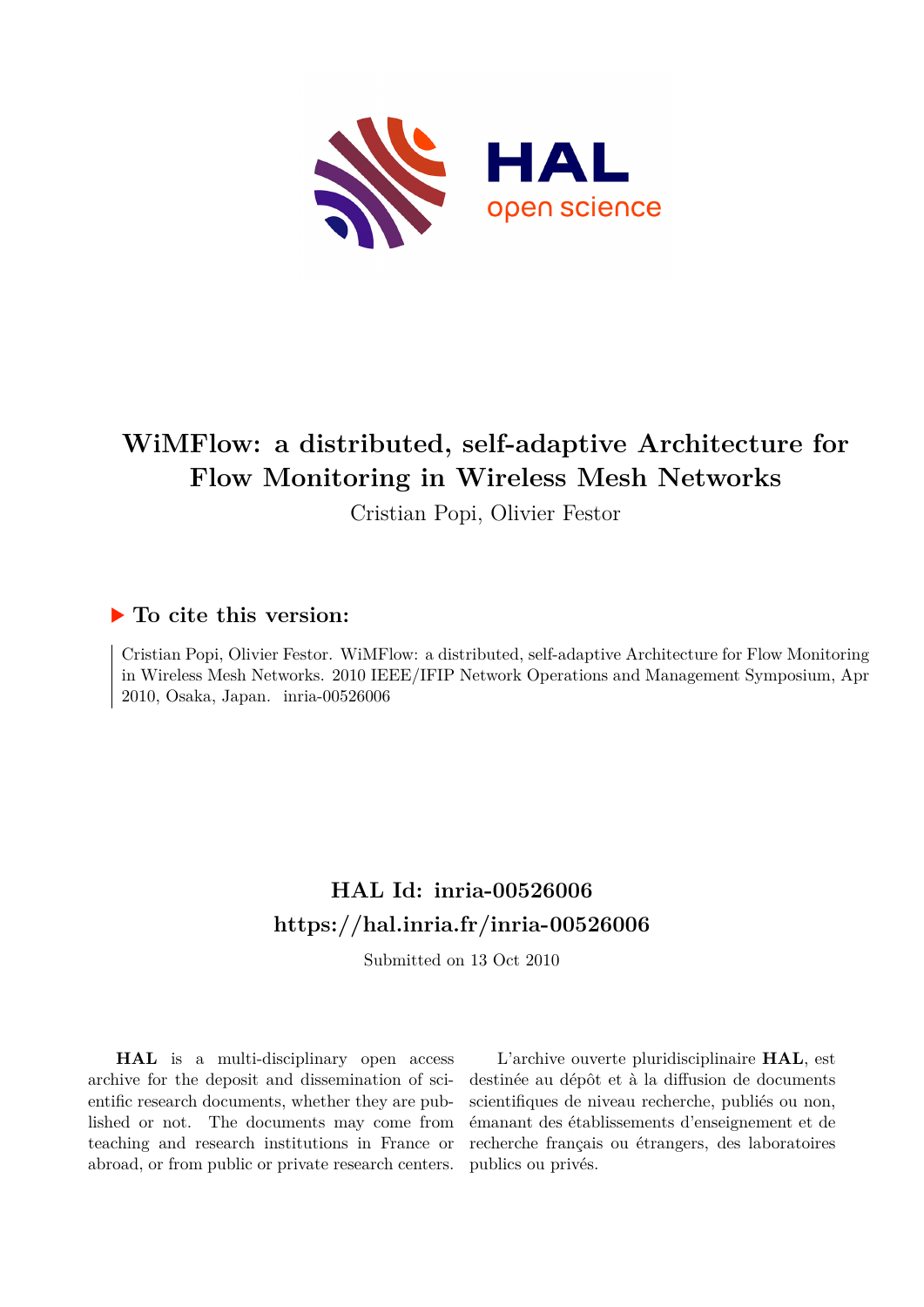# WiMFlow: a distributed, self-adaptive Architecture for Flow Monitoring in Wireless Mesh Networks

Cristian Popi, Olivier Festor

MADYNES - INRIA Nancy Grand Est - Research Center 615, rue du jardin botanique 54602 Villers-les-Nancy, France {popicris|festor}@loria.fr

*Abstract*—We present WiMFlow, a dynamic and self-organized flow monitoring framework in Wireless Mesh Networks. The protocol allows for an autonomic organization of the probes, with the goal of monitoring all the flows in the backbone of the mesh network accurately and robustly, while minimizing the overhead introduced by the monitoring architecture. A new mechanism that adapts the control messages emission interval to changes in the topology is introduced to keep the cost of the monitoring overlay low. The proposed mechanism is described and the performance of the monitoring framework is evaluated by simulation and experiments on a small scale wireless mesh network testbed.

#### I. INTRODUCTION

Easy deployment and the absence of any need of centralized coordination make Wireless Mesh Networks a promising wireless technology [5]. The centerpiece of such a network is the wireless distribution system, its backbone. Such a backbone comprises a mesh of fixed nodes which play the role of access points, routers (when they relay packets for other routers), or both. The nodes in the backbone communicate in a multi-hop fashion over the wireless links established between them and based on technologies like WiFi or WiMax. The mesh structure provides robustness and availability: if one or multiple nodes fail, the packets will be rerouted on different paths by the "alive" nodes.

While these networks provide flexibility, their heterogeneous nature (especially in the case of community networks) comes with a range of challenges and difficulties; performance, interoperability and security being some of them. Mesh elements may operate under severe constraints such as reduced bandwidth, significant signal quality fluctuation due to environment conditions: obstacles, interferences, or hidden hosts. When designing a monitoring infrastructure for a wireless mesh network, one should therefore provide for situations like broken links, out of range nodes (weakening of the radio signal), or failed nodes. Monitoring such a network requires an architecture that is capable to react to these dynamic conditions in due time.

The frequency of updates of information needed by the monitoring system, versus the volume of transmitted control data is the trade-off the monitoring system has to cope with. To add to that, often, the monitored data uses the same network paths as normal traffic to reach the manager. Therefore one has to minimize the impact of monitoring on the network,

while providing a system that adapts itself to unstable network conditions and yields accurate results.

In a previous paper [9] we proposed a flow monitoring framework for Wireless Mesh Networks that tries to answer all the challenges stated above. We presented an algorithmic and protocol mechanism that allows for an autonomic organization of the probes plane, that scales well and is robust to node and link failure. The emission intervals of the control messages were static configurable parameters; they do not follow the dynamics of the network topology changes, either causing the monitoring system to report flow count results that are not exact (when set to higher values), or generating too much control overhead (when set to lower values).

In this paper we focus on adapting the emission intervals of control messages to network topology changes. We set the following objectives: to find a mechanism for node selforganization such that all flows are monitored only once in their passage through the mesh backbone; to be resilient to topology changes generated by loss of links or nodes; to adapt control message exchanges to topology modifications, with the goal of keeping the management overhead low. As shown later in the paper, the proposed mechanism improves both the flow monitoring accuracy and the overhead of the monitoring service.

The rest of the paper is structured as follows: section II introduces related work. Section III presents the architecture of WiMFlow and describes the protocol for node selforganization. A mechanism for dynamic computation of control message intervals is shown in section IV and a prototype implementation of the flow monitoring system in section V. Section VI provides the evaluation of the proposed monitoring system, and the conclusions end the paper in section VII.

#### II. RELATED WORK

In [11] the problem of sampling packets in a cost-effective manner is proposed, by solving the two conflicting optimization objectives: maximization of the fraction of IP flows sampled vs. minimization of the total monitoring cost. The solutions of the posed problems determine the minimal number of monitors and their optimal locations under different sets of constraints. In [6] Chaudet et al. also found that in terms of cost (of deployment and running of probes), it may be worthwhile to monitor only a part of the traffic (ie. 95%).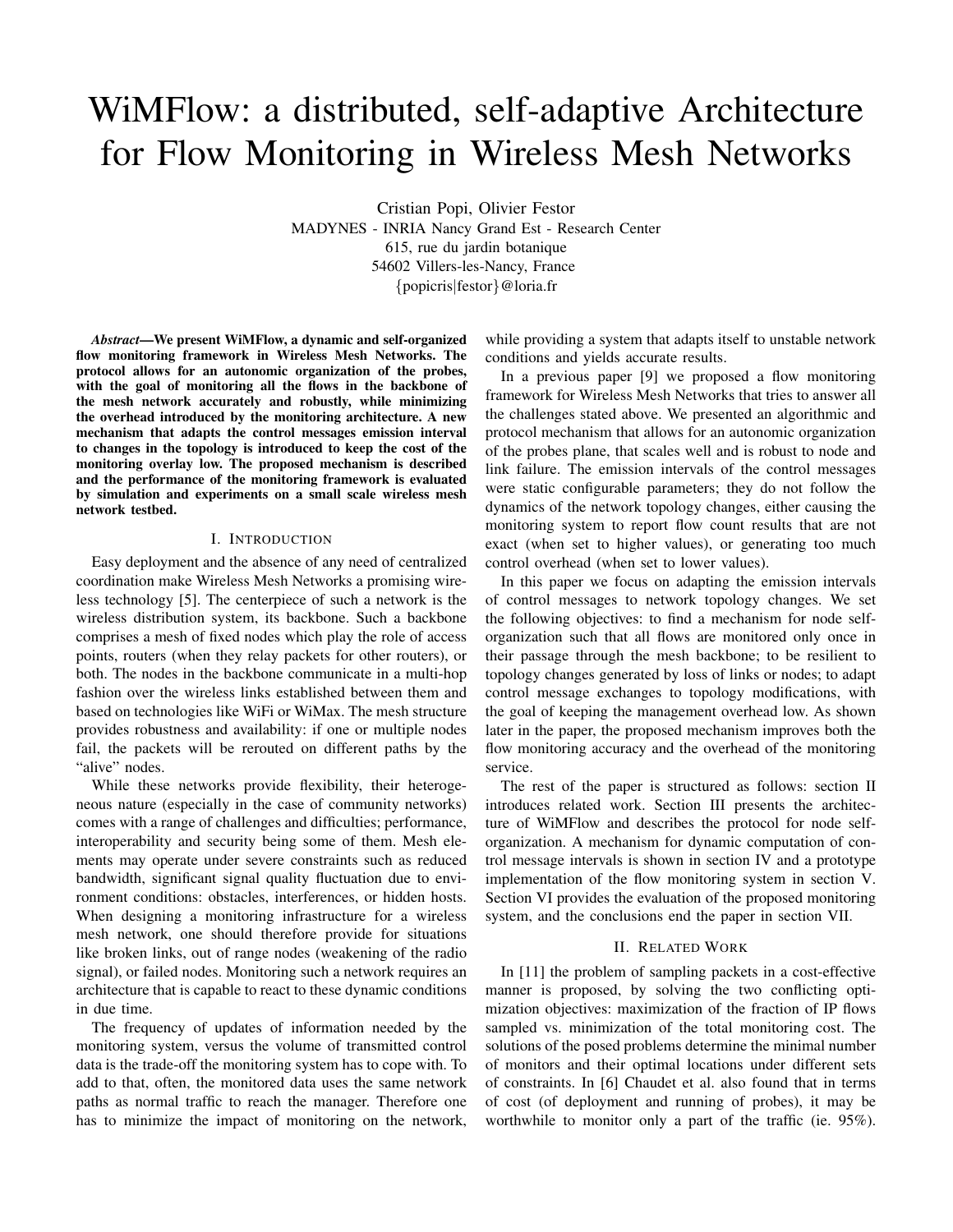This reduces the number of probes needed to almost half in the examples presented in their simulations. These last two approaches are theoretical and they require a priori knowledge about the topology of the network, and the traffic flowing through the network. We aim to build a system that automatically and dynamically organizes the monitoring probes plane to capture at a minimum cost a high percentage of the traffic passing the network without knowing the flow graph in advance.

Huang et al. propose a monitoring architecture for IP flows in a wireless mesh network in [7]. MeshFlow records are being created on every mesh router in the path of a packet. By aggregation of these records a complete transportation path of packets can be deduced. Our proposal minimizes the export overhead by activating one probe only on the path of a flow to monitor it.

In [10], Gonzalez et al. build a network monitoring scheme, A-GAP, with accuracy objectives. To reduce the overhead of monitored information between the monitoring nodes and the management station the authors introduce a filter scheme by which a monitoring node does not send updates for small variations of its state or partial aggregate state computed on it. The filter is dynamically computed on each node based on a discrete-time Markov chains stochastic model. The results lead to the conclusion that accepting small errors in monitoring accuracy, overhead reduction is gained.

#### III. OVERVIEW OF WIMFLOW

All routers are possible probes. To take decisions on which one monitors a flow, probes are required to hold a global vision of the routing entries of all the nodes in the backbone. This allows a probe that sees a flow passing through its interfaces to trace the flow's path. A prerequisite for monitoring a flow is that a probe  $P$  that sees a flow  $F$  on one of its interfaces has to know the flow's entry and exit points in the backbone, as well as the next hop towards the exit point for each node on the path of the flow. The functional architecture of the monitoring system is presented in figure 1. The routing plane builds up the routing table of the mesh nodes (pro-active routing protocol needed). It then provides the routing table entries of all nodes to the monitoring overlay, which uses this information to organize the nodes into monitoring or nonmonitoring probes. Two components come into the decision making process when organizing the nodes for monitoring: the routing information received from the routing plane to locally build the path of a flow on a node, and the metrics that allow to differentiate between nodes located on the path of the flow. These metrics are distance (in number of hops) of the node from the collector (to which the node is configured to send flow records), connectivity degree and up link quality. Nodes with better distance, higher connectivity or up link quality are the ones elected to monitor the flow.

In order to reduce the number of control messages we use the concept of Multi Point Relay (MPR) employed by the OLSR routing protocol to flood topology control messages. The MPR Set selection scheme is that of OLSR (Hello



Fig. 1: Wireless Mesh Network flow monitoring architecture

messages are used). For flooding the network with routing entries, routing control message (RC) are sent by every node and broadcast via the MPRs, containing the entire routing table of the sender.

With a global routing table available on each node, the full path of a flow, from entry to exit intro/from the mesh backbone can be computed. Once the complete path of a flow is obtained, the node compares its metrics to those of the nodes on the paths. The distance from the collector is the number of hops a message sent from the node to the collector has to travel, and it is computed by periodically using traceroute to the collector. The connectivity degree is the number of one-hop neighbors of a node. This can be easily deduced from the size of its one-hop neighbor list. In case both collector distance and connectivity degree are identical for two nodes, an up link quality metric, which estimates the quality of the first hop link towards the collector from the node is used to choose between the nodes. As soon as a node finds that there is another node on the flow's path with better metrics, it gives up comparing, and does not monitor the flow.

#### IV. DYNAMIC COMPUTATION OF CONTROL MESSAGE INTERVALS

#### *Message Types and Waiting Intervals*

Our system uses two types of messages to convey information between the nodes in the monitoring overlay:

- Hello messages: used for link sensing, they help build up the one and two-hop neighbourhood as well as the MPR set of a node; a node reports these neighbor sets via the Hello messages it periodically broadcasts
- Routing Control (RC) messages: used for local routing table entries dissemination in the overlay network. They contain  $\{Next\_hop_i : Destination\_Node\_ID\_List\}$ pairs from the local routing table of the node that sends the RC messages.

In our protocol, we use two type of soft state timers: for message generation and for state maintenance. The message generation timers are the Hello and the Route-control (RC)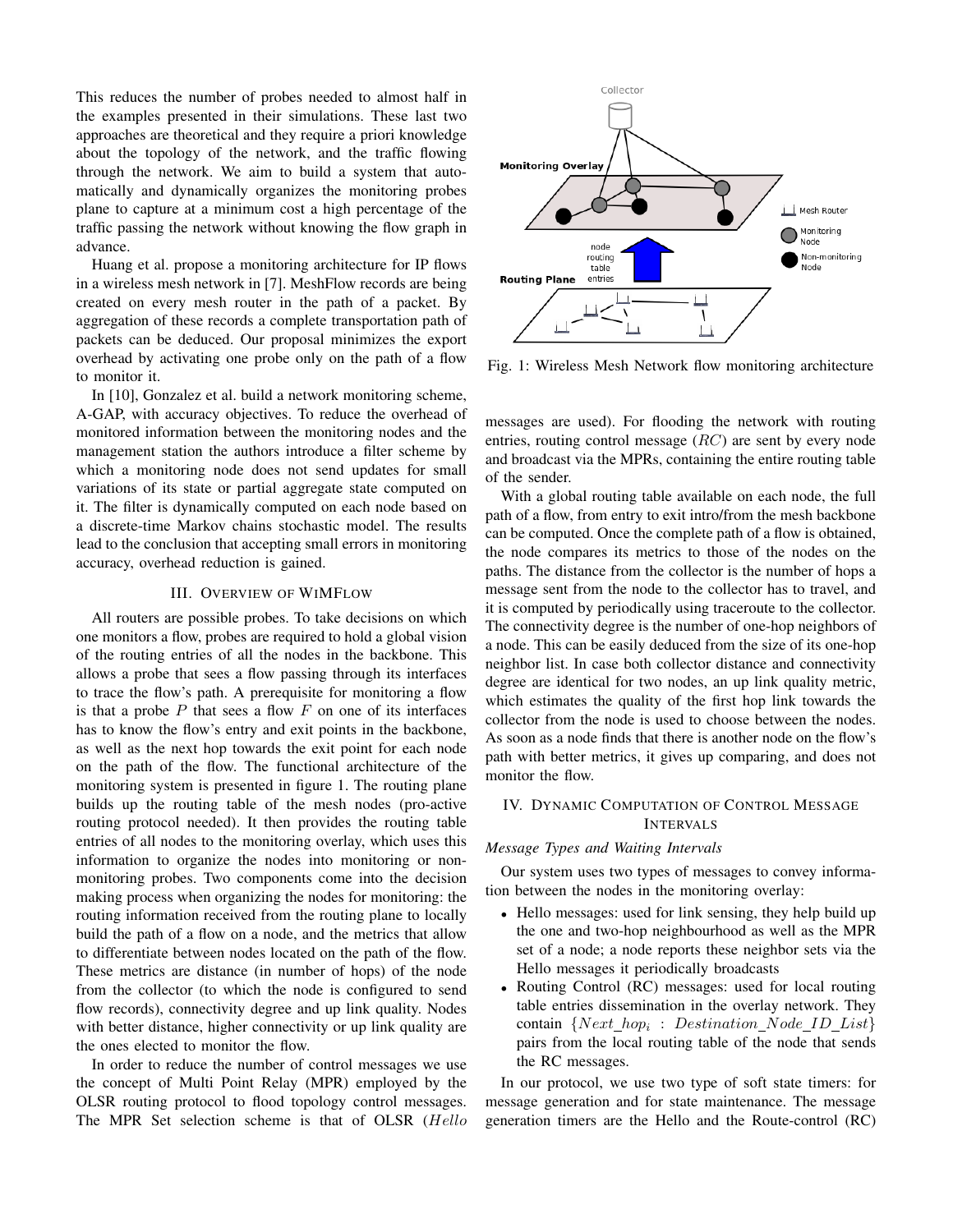message periods. The state-maintenance timers are the holding timers for the neighbor set (one hop, two-hop and MPR) and for the routing table entries received from a node via an RC message. These state-maintenance timers are used by a node to remove any obsolete information after time-out, if it has not been renewed by a new Hello or RC message.

The Hello Period is the duration of time between two successive *Hello* messages broadcast by a node. The Hello\_Store\_Period is the time duration neighbourhood and MPR information are stored on a node receiving the *Hello* message. The  $RC\_Period$  is the duration of time between two successive *RC* messages sent by a node. After a node A receives an *RC* message from a node B, it updates the routing table record information for  $B$ , and keeps this information for a RC\_Store\_Period time duration. If it doesn't receive a *RC* message from B during this time it will consider B is lost and will discard all routing information from it. This does not affect the accuracy of the monitoring system, since if B is lost, or there is no path from  $B$  to  $A$ , there cannot exist a flow that passes both  $A$  and  $B$ .

In [9] we inferred, through simulation, that the optimal sending intervals for the Hello and RC messages were 5 and respectively 10 seconds. An increase of these intervals yielded a weaker monitoring accuracy, while a decrease yielded a higher management overhead. We now propose a mechanism that automatically and dynamically modifies the soft state timers in the system, to adapt to changes in topology or local routing table (due to decisions in the underlying routing protocol). We first look at the changes in the underlying network that can influence the monitoring overlay, and how these influence the performance of the monitoring system as a whole.

#### *Scenarios*

In order to see the behavior of the system in the case of topology disturbance or routing table modifications we present 4 basic scenarios:

- 1) Leaf node joins. One Hello message has to be sent by all the nodes in the two-hop neighbourhood of the new node (in figure 2, denoted by G) to allow the new MPR nodes to be selected. The RC messages can then be properly flooded into the network via the MPR nodes. For a flow  $F$  having the path A-B-D-F-G, there is no path (and complete metrics) information available on any node, before all of the nodes on the path of the flow have had the chance to publish their local routing tables via RC messages. Therefore, in this scenario, both Hello and RC messages need to be dispatched promptly by the nodes, so that the concerned nodes (A, B, D, F and G) be aware of the path of the flow and of the metrics of the other nodes on the path. Flows that do not start/end at node G can be monitored without RC updates being sent after G joins.
- 2) Leaf node leaves. No fresh information that helps choose the monitoring node needs to be distributed in the network, because all nodes already have a complete



Fig. 2: Topology change scenarios - leaf node, G, joins/leaves; non-leaf node, G, joins/leaves

global routing table image and know the metrics associated to all the other nodes. Eventually, the entries relative to the leaving node will time-out.

- 3) Non-leaf node joins. Hello messages need to be broadcast in the neighbourhood, such that the MPR set be recomputed around the recently joined node. For the flow  $F$  having the path A-B-D-F-G', there is no path (and complete metrics) information available on any node, before all the nodes on the path of the flow have had the chance to publish their local routing tables via RC messages. Since G' is not a leaf node, routes for flows that do not start/end at G' may also be modified (due to underlying routing protocol decisions). The accuracy of the system may be affected. Again, RC messages need to be dispatched promptly by the nodes.
- 4) Non-leaf node leaves. Flows starting/ending at G' no longer exist, but flows that were routed through G', before it left, are rerouted through other nodes (ie. B-D-G'-E becomes B-D-F-E, or B-C-E). Nodes on the new path of the flow may not have the complete path information. RC messages need to be dispatched to update routing table information available on each node. Hello messages also need to be sent to recompute the MPR nodes.
- 5) Routing table change. Link quality metrics may change over time, and the underlying routing protocol may choose a new path for a flow inside the backbone of the mesh network. The global routing table seen by the nodes in the overlay, may not be consistent with the changes, and flow monitoring decisions will not be able to be made, due to lack of complete flow path information. Again, RC messages need to be dispatched promptly by the nodes. Without any topology changes, Hello messages do not need to be sent immediately.

From the above scenarios, we can conclude the following. For stable topology and routing tables in the backbone the refresh rate of the Hello and RC messages can be maintained at a level that assures node aliveness. Whenever a change in the topology or in the routing table of the nodes is detected, the rate of the Hello and RC messages should be augmented to build a consistent global routing table view at the overlay level. We next develop a model for the Hello and RC intervals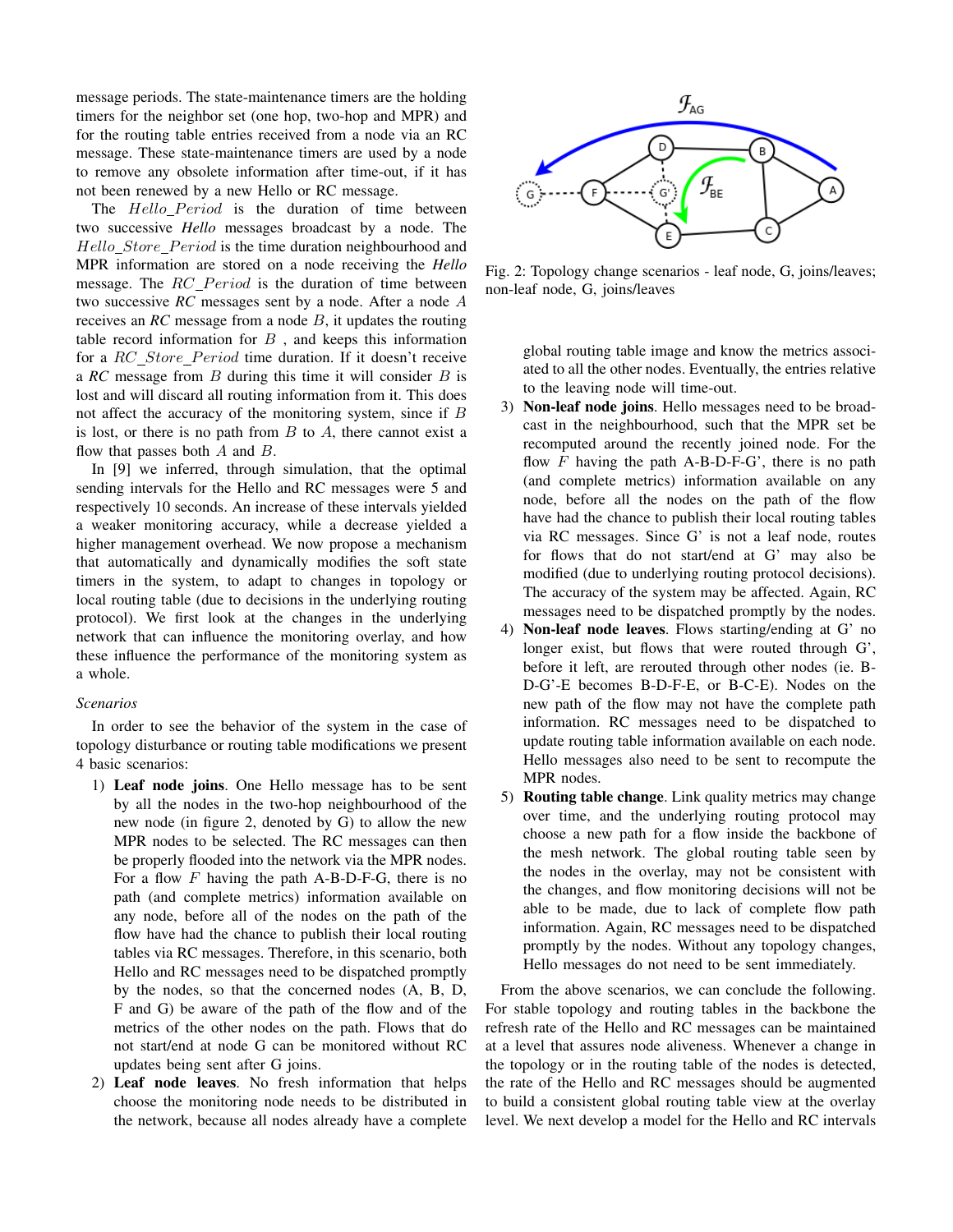that is in accord with the above conclusion.

#### *A. Model for the Hello and RC Periods*

Since variations for Hello Period and RC Period are triggered by two different events - link level modifications and local routing table changes, respectively (although the former can be the cause of the latter) -, we treat the cases differently, and develop individual models for each of them.

#### *Hello Period*

We set  $Hello\_Period$  to vary in between a minimum  $(m_H)$ and a maximum  $(M_H)$  configurable values. The mechanism that adapts the  $Hello\_Period$  at node, n, is the following:

- 1) if  $n$  receives a Hello message from a node it doesn't have in its one-hop neighbor list, it sets Hello\_Period to equal  $m_H$  (the case of a new node joining);
- 2) if  $n$  receives a Hello message from a node which contains information that is different from what  $n$  holds in its internal data sets (ie. symmetric and asymmetric neighbors, or MPR nodes), it sets  $Hello\_Period$  to  $m_H$ ;
- 3) if  $n$  does not receive a Hello message from a neighbor it holds in its internal data sets within the expiration time for that particular neighbor, all the data coming from or related to that neighbor is dropped, and Hello\_Period is set to  $m_H$ ;
- 4) if  $n$  receives Hello messages from its neighbors before the data holding time expires, and there is no difference to the data in its internal data sets, then  $Hello\_Period$  grows exponentially towards  $M_H$  by  $F_H(t) = 2^{\frac{t}{6}} + m_H - 1$ , with t being the time elapsed since the  $Hello\_Period$  was dropped to  $m_H$ . The  $Hello\_Period$  then remains constant, at  $M_H$  until one of the first 3 conditions are met.

Figure 3 shows the variation in time of the *Hello Period* for a topology change, that was observed by node  $n$ , and which triggered the drop to  $m_H$  of the  $Hello\_Period$  value. We have chosen the increase of the  $Hello\_Period$  to be exponential (with a slow increase around  $m_H$ ) precisely to be sensitive to the topological instability which caused the Hello\_Period drop mechanism to be activated in the node. With the chosen exponent coefficient,  $a = 1/6$ , the time the  $Hello\_Period$  needs to increase from  $m_H$  to  $M_H$  is given by  $t_{exp} = 6log_2(M_H - m_H + 1)$ . For  $m_H = 2$  and  $M_H = 6$ ,  $t_{exp}$  $= 14$  seconds.

#### *RC Period*

Like for the  $Hello\_Period$  case, the  $RC\_Period$  varies between a minimum,  $m_{RC}$ , and a maximum,  $M_{RC}$ . Whenever the node detects a change in its routing table, the  $RC\_Period$ is set to  $m_{RC}$ . If there is no change in time in the internal routing table, the  $RC\_Period$  increases exponentially towards  $M_{RC}$  by  $F_{RC}(t) = 2^{\frac{t}{8}} + m_{RC} - 1$  and stays constant at  $M_{RC}$ until the first modification of an entry in the routing table. The exponent coefficient,  $a = 1/8$ , yields a  $RC\_Period$  increase from  $m_{RC}$  to  $M_{RC}$  in  $t_{exp} = 8log_2(M_{RC} - m_{RC} + 1)$ . For  $m_{RC}$ =5 and  $M_H$ =10,  $t_{exp}$  = 21 seconds.



Fig. 3: Evolution of the Hello Period over detection of changes in either the topology or the routing table

Since the nodes adapt individually to topology or routing table modifications, the mechanism that changes the  $Hello\_Period$  and  $RC\_Period$  for a node will not necessarily change these values the same way on another node. Therefore, nodes receiving topology information, via Hello messages, or routing information, via RC messages, have to know what the emission rate of the sender is for Hello, respectively RC messages. The expiry time (or the holding time) for the received information is calculated by multiplying the  $Hello\_Period$  and  $RC\_Period$  respectively, by a preconfigured parameter (ie. we take it to be the same as the OLSR default, 3). The simplest way to let receiving nodes know what is the emission period for the Hello and RC messages, is to explicitly send it via these messages. The holding period is computed by the receiving node for each of the received messages, and then associated to the topology/routing table information table entries for the sending node.

#### V. IMPLEMENTATION

We implemented a prototype of WiMFlow, which runs on every router in the mesh backbone as a management process. In figure 4 we present the design of WiMFlow on a mesh router. The Routing Protocol Service offers the routing table entries present on the node to the Global Routing Table Manager. The Global Routing Table Manger, on request from the Packet Filter, assembles the path of a flow throughout the mesh backbone, compares the metrics, and provides the Filter with an answer to whether it should monitor the flow. The Packet Filter, on packet arrival, checks in the flow cache to see if there is already an active flow entry for this packet. If there isn't any, it goes through the verification process with the Global Routing Table Manager, to check whether the node is supposed to monitor the flow. If the answer is positive, it sends the packet to the Flow Cache Manager, which creates a new entry for the flow in the cache. The Flow Cache Manager is also responsible for exporting the flows to the collector.

WiMFlow is entirely written in C. The flow cache management is based on nProbe ( [1]). Flow export is in Netflow v5 and v9 format.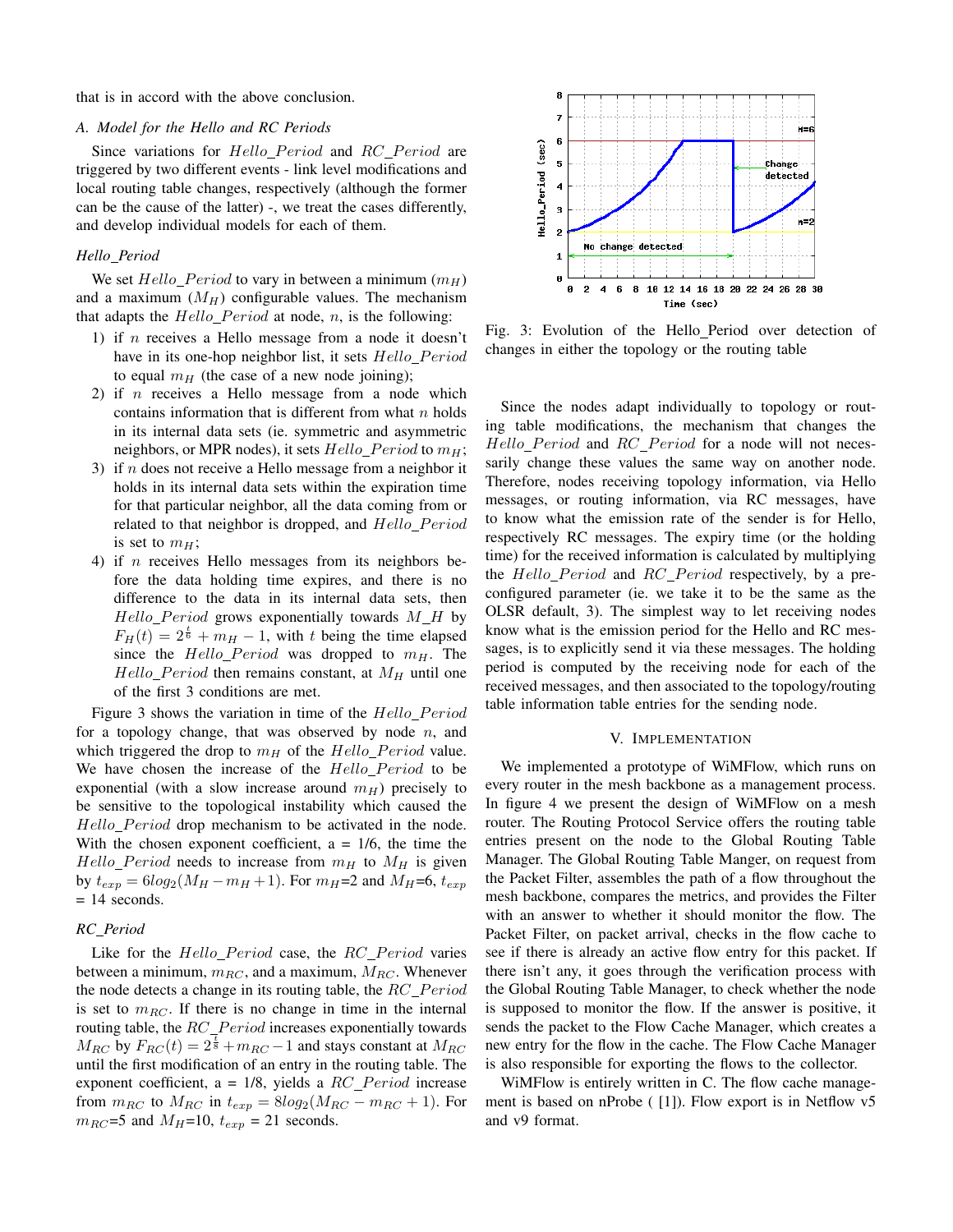

Fig. 4: Design of WiMFlow on a mesh router

#### VI. EVALUATION

We evaluate the proposed flow monitoring system, with the embedded dynamic adaptation mechanism for the control messages intervals. We compare it against a probabilistic flow monitoring model, and against MeshFlow [7], a flow monitoring architecture, wherein nodes monitor all the traffic flows that pass through. The results are obtained through simulation with the NS-2 network simulator. We then present the results of our prototype implementation on a small scale wireless mesh testbed.

#### *A. Comparison to other approaches*

The probabilistic model against which we compare our system is described next.

#### *Probabilistic model*

Flows are counted by the probes independently. This means that a flow F, passing through a node  $N_i$ , will be counted with probability  $P_i$  (or discarded with probability 1- $P_i$ ), independently of the decisions taken by the other nodes. In the following we define the notations we use further on.

- $F_i$  a traffic flow passing through the network
- $N_i$  the number of routers in the network traversed by  $F_i$
- $P$  the probability that a node monitors a flow that traverses it
- $S_{F_i}$  the sample space resulted from the sequence of Bernoulli trials that model the succession of counting "decisions" of the nodes traversed by a flow  $F_i$ ; an element in the sample space is represented as a succession of  $N_i$  1's or 0's, where "1" means that the flow was monitored on a node  $n_j$ , with  $1 \leq j \leq N_i$ , and "0" means that it was discarded;

The monitoring decisions are modeled by the same parameterizable probability, P, on all nodes  $n_j$ ,  $1 \leq j \leq N_i$ . We have:

$$
P_j = P, for all 1 \le j \le N_i \tag{1}
$$

Next we see what is the distribution of the probabilities that a flow is counted a  $k$  number of times, for a varying  $P$ , and different path length sizes.

For this, we define the random variable,  $C_{F_i}$ , to be the number of times the flow  $F_i$  is counted, with the domain in  $S_{F_i}$  and the image in N. Then the probability that  $F_i$ is monitored on  $k$  nodes out of the  $N_i$  through which it passes, is the binomial density of the random variable,  $C_{F_i}$ , or the probability of k successes in  $N_i$  independent trials of an experiment that has probability  $P$  of success on each trial:

$$
P(C_{F_i} = k) = p_{C_{F_i}}(k) = \binom{N_i}{k} P^k (1 - P)^{N_i - i}, 0 \le k \le N_i
$$
\n(2)

In order to optimize for  $P$  with various flow path lengths, we need to have a general knowledge about the flow path length distribution across the network. Let D be the size of the backbone (number of infrastructure elements). If, in the equation 2, the flow path length,  $N_i$  follows a normal distribution law with the mean,  $\mu = D/2$  and the standard deviation,  $\sigma = D/4$ , then the probability that a flow F is monitored  $k$  times while passing the network is given by:

$$
P_{C_F}(k) = \sum_{n=1}^{D} P(N_i = n) P(C_{F_i} = k | N_i = n)
$$
 (3)

$$
= \sum_{n=1}^{D} \left[ \int_{n-0.5}^{n+0.5} \frac{1}{\sigma \sqrt{2\pi}} e^{-\frac{1}{2} (\frac{x-\mu}{\sigma})^2} dx \binom{n}{k} P^k (1-P)^{n-k} \right] (4)
$$

$$
= \sum_{n=1}^{D} \left[ \int_{n-0.5}^{n+0.5} \frac{4}{D\sqrt{2\pi}} e^{-\frac{8}{D^2}(x-\frac{D}{2})^2} dx \binom{n}{k} P^k (1-P)^{n-k} \right]
$$
(5)

$$
= \frac{4}{D\sqrt{2\pi}} \sum_{n=1}^{D} \left[ \int_{n-0.5}^{n+0.5} e^{-\frac{8}{D^2}(x-\frac{D}{2})^2} dx \binom{n}{k} P^k (1-P)^{n-k} \right]
$$
(6)

Figure 5 illustrates the probability that a flow  $F$  (with any path length) is counted at least once, once, twice and three times as it passes the backbone of the mesh network, plotted against the parameterizable probability, P. The network size, D, is 20.

We want to have a good flow monitoring accuracy, while at the same time reduce the number of probes that monitor the same flow. If we take  $P$  to be 0.2, then  $F$  is counted exactly once with probability 23%, almost the same as the probability it is counted twice, 22%, or the probability it is counted three times, 16%. The accuracy of the system (given by the probability that a flow is counted at least once) is 85% for  $P=0.2$ .

In simulating the probabilistic model we choose  $P = 0.2$ . Note that MeshFlow is a particular case of the probabilistic model, where  $P=1$  on each node.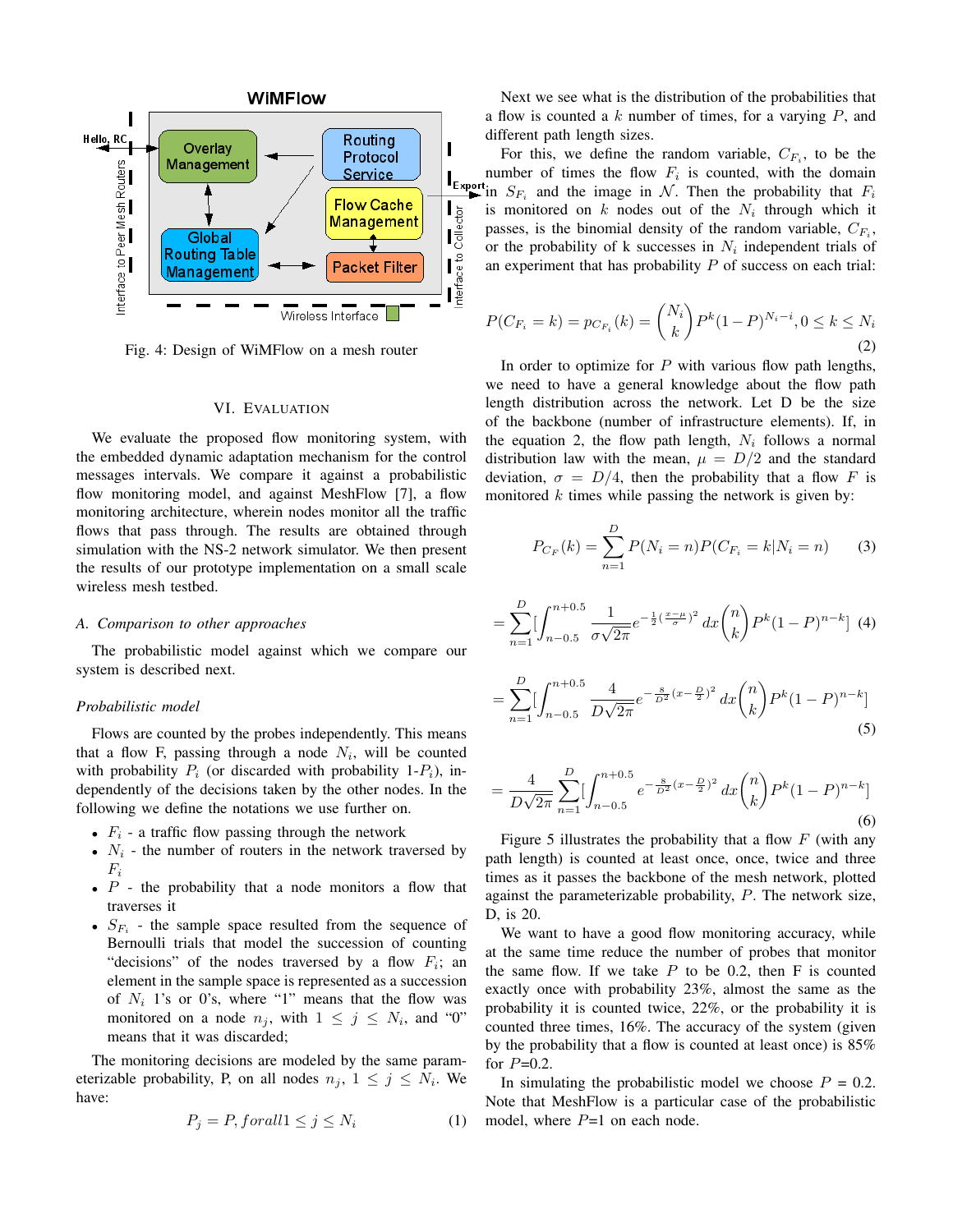

Fig. 5: Probability that a flow is monitored once, twice, three times and at least once for a network size D=20

#### *Simulation setup and scenario*

We simulated a mesh network using the NS-2 simulator [3]. For the MAC layer we used the 802.11b with RTS/CTS (Request to Send/Clear to Send). The RTS/CTS mechanism is enabled to effectively realize multi-hopping in the backbone. For the routing protocol, we chose OLSR, and use the UM-OLSR patch [4] for ns-2. We conducted our experiments on a variety of network topologies with sizes between 20, 50, and 100 nodes. Nodes in all topologies are fixed, to simulate the static routers in the wireless mesh network backbone.

The traffic pattern is modeled such that 80% of the traffic is directed to or coming from the gateway nodes ( [8] states that practically all traffic is to/from a gateway). TCP flows are used to emulate user traffic, with two-way TCP agents randomly disposed over the backbone nodes, and applicationlevel data sources (traffic generator) attached to the agents. We use two-way TCP because it implements SYN/FIN connection establishment/teardown.

For the experiments that follow we use the following parameters:

- for OLSR, the  $TC\_Interval$  is set to 5 seconds, the Hello\_Interval to 2 seconds and the holding intervals, three times the  $Hello\_Interval$  and  $TC\_Interval$ ;
- for WiMFlow, without the control message interval adaptation, the Hello\_Interval is set to 5 and the  $TC\_Interval$  to 10 seconds; the holding intervals are three times as big;
- for WiMFlow, with the control message interval adaptation, we set  $m_H$  to 2,  $M_H$  to 6,  $m_{RC}$  to 5 and  $M_{RC}$  to 10 seconds.
- for the probabilistic model, we use  $P = 0.2$ ;

#### *Accuracy*

The accuracy measures how close to the proposed goal the monitoring system is, in terms of the number of monitored flows, and the number of monitoring probes per flow.

We first measured the accuracy for a stable mesh network (the topology did not change during one experiment and the routing tables on all of the nodes were stable). We conducted series of 10 experiments for network sizes of between 20 and 50 nodes with random topologies. As expected, our flow monitoring system (with and without dynamic control messages intervals) counted all flows exactly once. For MeshFlow we obtained a 100% number of flows counted, and an average number of counts per flow of 9.544. For the probabilistic model there was an average flow count of 71%.

Next, we compute the accuracy for an unstable mesh network topology. We simulated this by adding 5 nodes, one node every 5 minutes to the low-density network (size=20). The total number of TCP flows sent in this experiment was 3000. The experiment lasted 30 minutes. We repeated it 5 times for different topologies (same network size). The first node was added after 5 minutes. Due to the chosen policy: not to monitor flows, when the full flow path can not be reconstructed, the average monitored flow percentage in our monitoring system is 94.7% without and 97% with the control message interval adaptation mechanism. In MeshFlow, the accuracy stays at 100%, at the expense of monitoring a flow on average 8.2 times. With the probabilistic model, the percent of monitored flows is 69.3%.

MeshFlow has the better accuracy, but that at the expense of counting flows more times. We will see what that means to the export overhead next. The dynamic adaptation system for the control message intervals improves slightly the accuracy of flow monitoring. This is due to the fact that the lower limits of the Hello and RC periods in the adaptive system are lower than the default Hello Period and RC Period values in the system without the adaptive mechanism. We see how much we gain in management overhead further on.

#### *Accuracy vs Management Overhead*

The management overhead measures the number of coordination packets sent by the probes. The packets sent by the monitoring overlay are *Hello* and *RC* messages.

We consider 20 and 50 node mesh networks. We try different values for the Hello and RC message periods. In all experiments, randomly, nodes fail for a duration of maximum 1 minute (only one node at a time) and then come back alive. This way we simulate more realistically periodic link failure or quality variations. The experiments are all 5 minutes long. The figure 6 lists the average values of the accuracy and number of control messages over a 5 minute period for network sizes of between 20 and 50 nodes for the 4 monitoring approaches.

The adaptive control messages intervals mechanism seems to be efficient: it increases the accuracy of the monitoring system to 95.2%; this is higher then the accuracy of the system without the adaptive mechanism at (Hello\_Period,  $RC\_Period$  = (2,7) seconds, but is lower on overhead by 6 messages/node/sec.

MeshFlow and the probabilistic approach don't introduce any management overhead.

#### *Export Overhead*

We also consider the export overhead, which we quantify in terms of the number of flows a monitoring node counts per the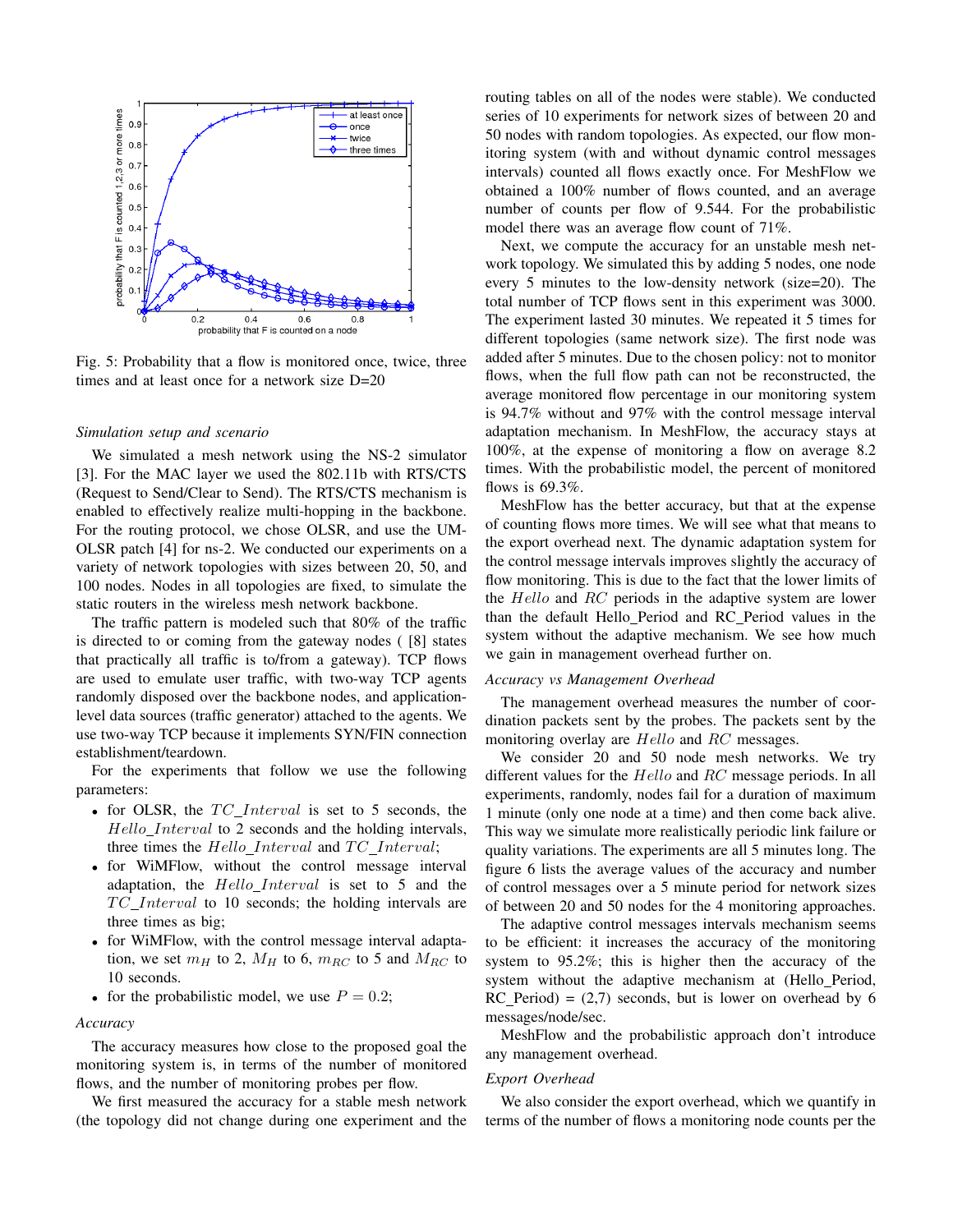

Fig. 6: Protocol accuracy vs overhead for different pairs of  $(Hello\_Period, RC\_Period)$  vs embedded adaptation mechanism, MeshFlow and probabilistic model



Fig. 7: Protocol accuracy vs export overhead counted as the number of flows monitored by a node, over the distance in hops to the collector

distance in number of hops from the monitoring node to the collector. This is computed over all probes and a comparison is presented against the overhead generated by exporting flow information by using the probabilistic model and MeshFlow (computed the same way). We considered the same setup as above, and sent 3000 TCP flows (traffic generators placed randomly over between 20 and 50 nodes).

We multiplied the number of flows counted by a node and the number of hops from the node to the collector and averaged the results up for all the monitoring nodes. The obtained results are shown in figure 7.

Our monitoring system generates under half the export overhead generated by the probabilistic model, and as much as 15 times less then MeshFlow.



Fig. 8: The average number of control packets per node per second as network size increases

We next see how increasing the number of nodes in the backbone affects the control plane.

#### *B. Scalability*

In these experiments we compared the new flow monitoring system, with the embedded adaptation mechanism, against the monitoring system with the Hello Period and RC Period set to (2,5).

The amount of control traffic and message size were measured as the network size increased. We performed a set of experiments, each one 5 minutes long, where we varied the number of nodes from 20 to 50 (in increments of 5) and then 100. Figure 8 shows the effect of increasing the number of nodes in the topology to the number of control packets conveyed in the network. The number of packets vary linearly with the number of nodes. The number of control messages can be reduced provided the accuracy of monitoring is lowered, or by using the adaptive control message interval mechanism while keeping the accuracy high.

The adaptive mechanism doesn't bring any improvement to message size, which increases linearly with the number of nodes. The RC message size depends on the routing table size of the nodes; with a pro-active routing protocol, each node holds entries for all nodes. Therefore, RC messages, even though optimized to include a node only once still holds at least all backbone nodes' identities.

#### *C. Testbed Experiments*

We also ran experiments with an implementation of WiM-Flow to test how the monitoring system behaves in a real environment. We next present the testbed on which we ran WiMFlow and the results obtained.

#### *Testbed Setup*

The testbed comprises 4 routers: one Linksys WRT54GL, with a 200 MHz processor and 16 MB of RAM, running